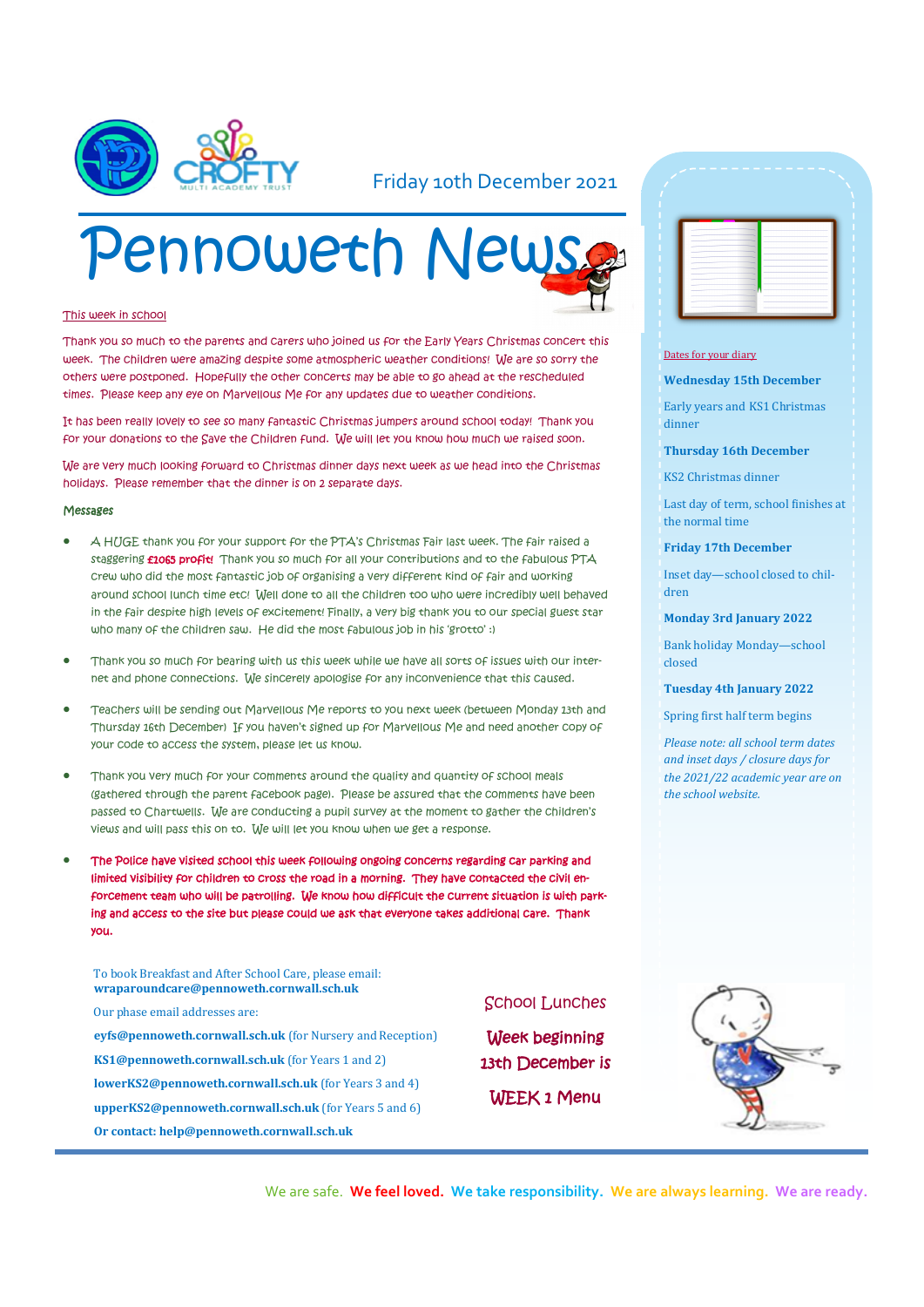# Character Qualities

We have 4 key characteristics that we are always on the lookout for! Each of these is represented by a character.

Considerate children are thoughtful, caring, sympathetic, helpful, polite, attentive, mindful and patient.

Inquisitive children are curious, inquiring, questioning, intrigued and eager to know.

Courageous children are bold, brave, valiant adventurous and determined.

Children who are being fun will be enthusiastic, excited, energetic, cheerful, light-hearted and will laugh!

We also have our Stars of the Week, who have been classroom superstars and DNA Champions for each phase.

| Quality     | Children Spotted in R, y1 and Y2 | Children Spotted in Y3, Y4, Y5 and Y6 |
|-------------|----------------------------------|---------------------------------------|
| Considerate | Porthcurno: Georgie              | Newlyn: Zach                          |
|             | Gwithian: Albie P                | Mevagissey: Evie                      |
|             | Marazion: Cory                   | Porthleven: Lucia                     |
|             |                                  | Pendeen: Jack                         |
|             |                                  | Lizard: Ava                           |
|             |                                  | Godrevy: Christian                    |
|             | Porthcurno: Ezra                 | Newlyn: Poppy                         |
| Inquisitive | Gwithian: Sarah                  | Mevagissey: Jacob                     |
|             | Marazion: Tegen                  | Porthleven: Jazmin                    |
|             |                                  | Pendeen: Kai                          |
|             |                                  | Lizard; Taylor                        |
|             |                                  | Godrevy: Izzy                         |
|             | Porthcurno: Connie               | Newlyn: Josh                          |
| Courageous  | Gwithian: Lucy                   | Mevagissey: Maisie                    |
|             | Marazion: Joseph                 | Porthleven: Amelia G                  |
|             |                                  | Pendeen: George                       |
|             |                                  | Lizard: Dakota                        |
|             |                                  | Godrevy: Dylan                        |
| Fun         | Porthcurno: Harriet              | Newlyn: Noah G                        |
|             | Gwithian: Nicola                 | Mevagissey: Willow                    |
|             | Marazion: Gabriele               | Porthleven: Theo                      |
|             |                                  | Pendeen: lesha                        |
|             |                                  | Lizard: Ashton                        |
|             |                                  | Godrevy: Leo                          |
|             | Restormel: Syrus                 | Newlyn: Autumn                        |
|             | Tintagel: Seb                    | Mevagissey: Penny                     |
|             | Porthcurno: Mason B              | Porthleven: Harry                     |
|             | Gwithian: Jax V                  | Lizard: Jenny                         |
|             | Marazion: Jakob                  | Godrevy: Rhys                         |
|             |                                  |                                       |

We are safe champions: Restormel: Rosen, Tintagel: Thomas, KS1: Lola, LKS2: Ruby, UKS2: Mikolaj

We feel loved champions: KS1: Natalyia, LKS2: Oskar, UKS2: Jack

We take responsibility champions: KS1: Mason, LKS2: Archie, UKS2: Callie

We are always learning champions: KS1: Aliza, LKS2: Jacob, UKS2: Lily

We are ready champions: KS1: Kai, LKS2: Blaise, UKs2: Riley